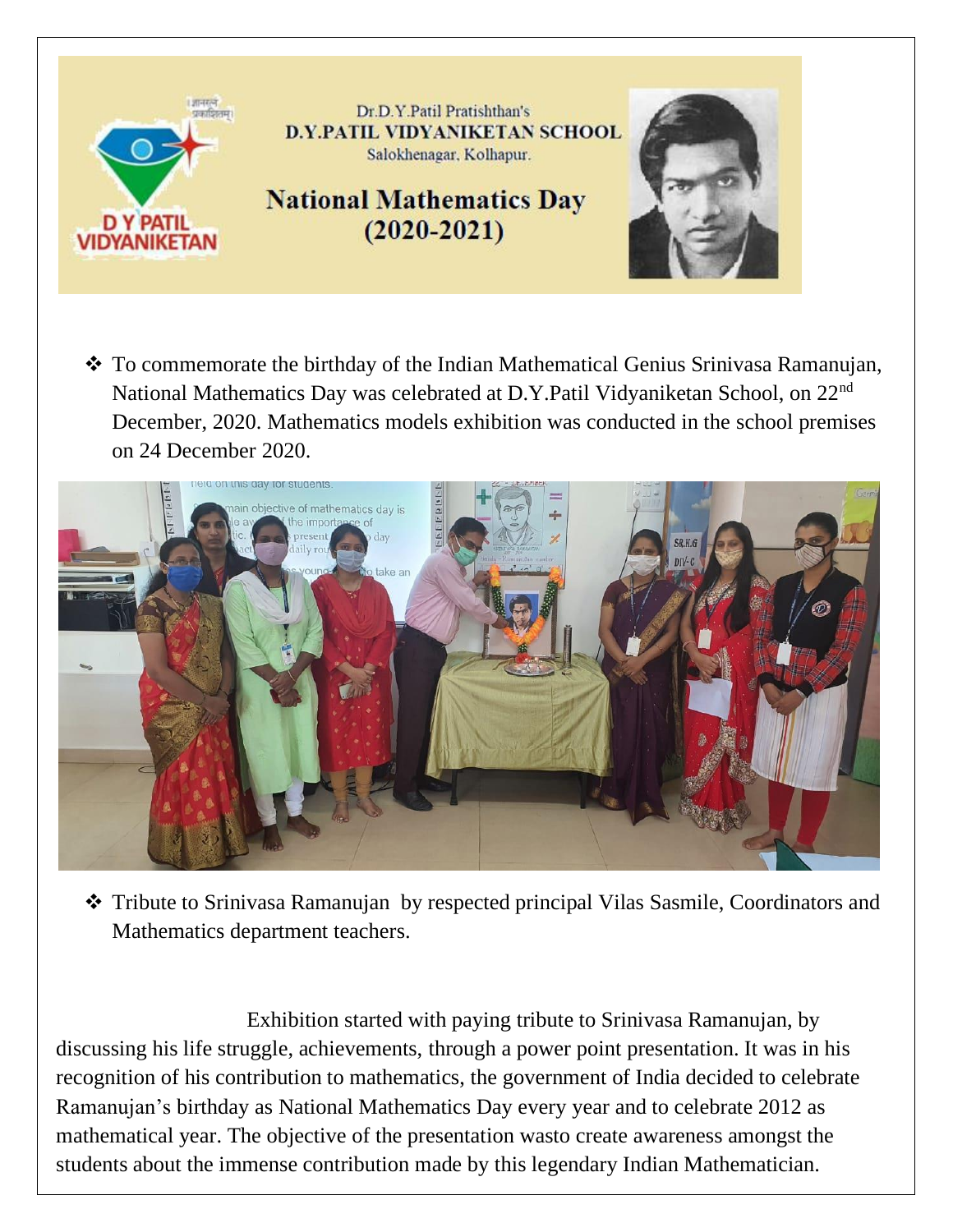

❖ Mathematical model exhibition highlighted the utility of mathematics beyond classroom ; i.e mathematics is found in everyday day to day life and experiences. It emphasized that mathematics is not an abstract subject. It is really fun filled and interesting if one links it to everyday life activities.



- ❖ With the guidelines & motivation from the mathematical department teachers, HOD Mrs, Manorama , Mrs Smita , Mrs Pornima, Mrs Snehal, students have presented their innovative projects in an excellent way.
- ❖ The idea underlying this activity was to encourage logical and analytical thinking in students besides their regular school mathematics. This math model exhibition made National Mathematics Day celebration a fruitful experience for the students in D.Y.Patil Vidyaniketan School, Kolhapur.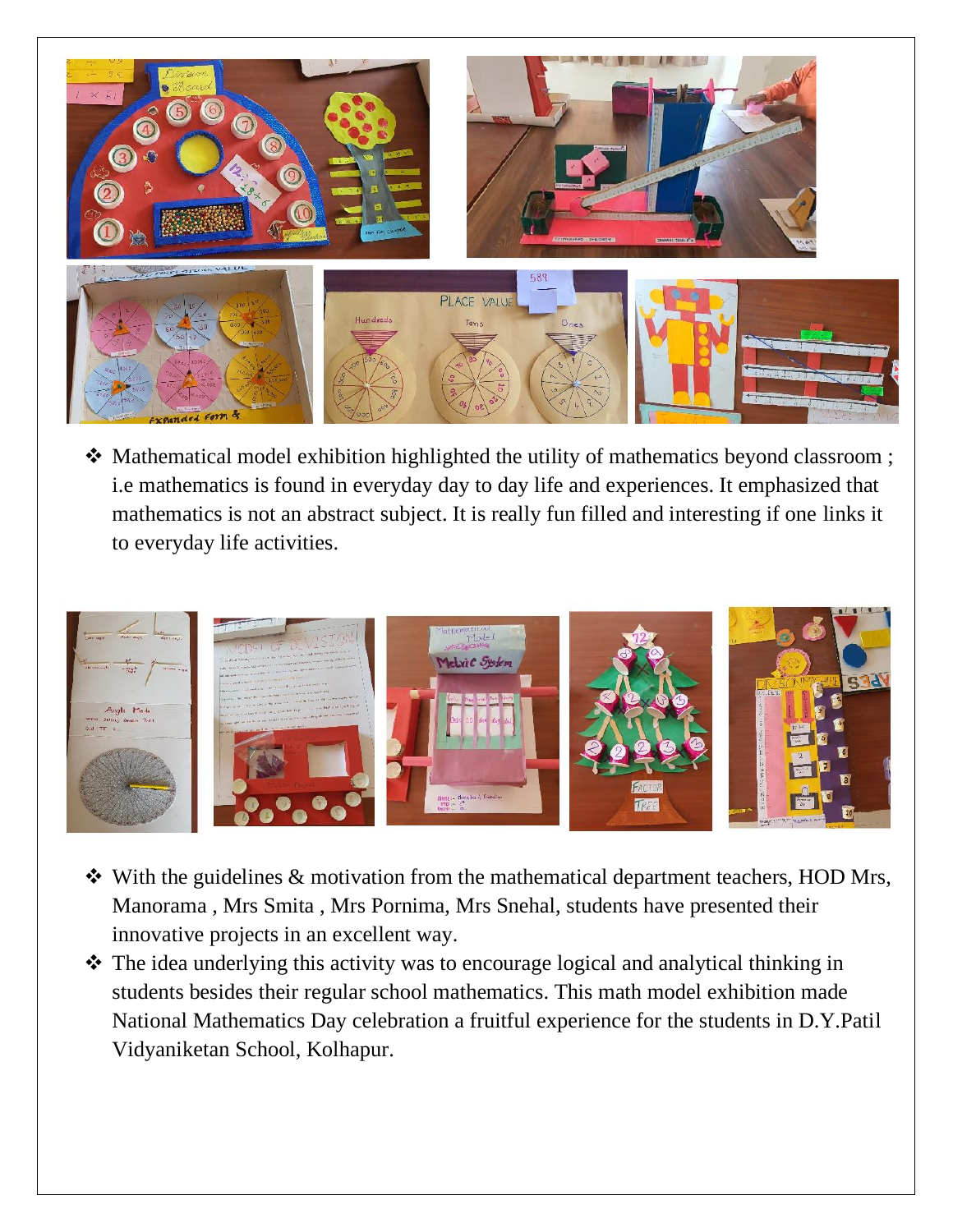#### Results of Math Model Exhibition

## **Std I**

1st - Rajveer More

2nd - Siddhi Sadalge

3rd - Vidisha Patil

## **Std II**

1st - Rucha Malage

2nd - Mihir Nille

3rd - Avanish Patil

## **Std III**

1st - Ranveer Chavan

2nd - Sarangi Lohar

3rd - Saee Patil

## **Std IV**

1st - Swaraj Patil

2nd - Shridhar Khedkar

3rd - Samiksha Gavali

# **Std V**

1st - Shrenika Ambatkar

2nd - Bhakti Vastakar

3rd - Shambhavi Kulkarni

# **Std VI**

1st - Ratnamala Khedkar

2nd - Manali Kandurkar

3rd - Prabodh Powar